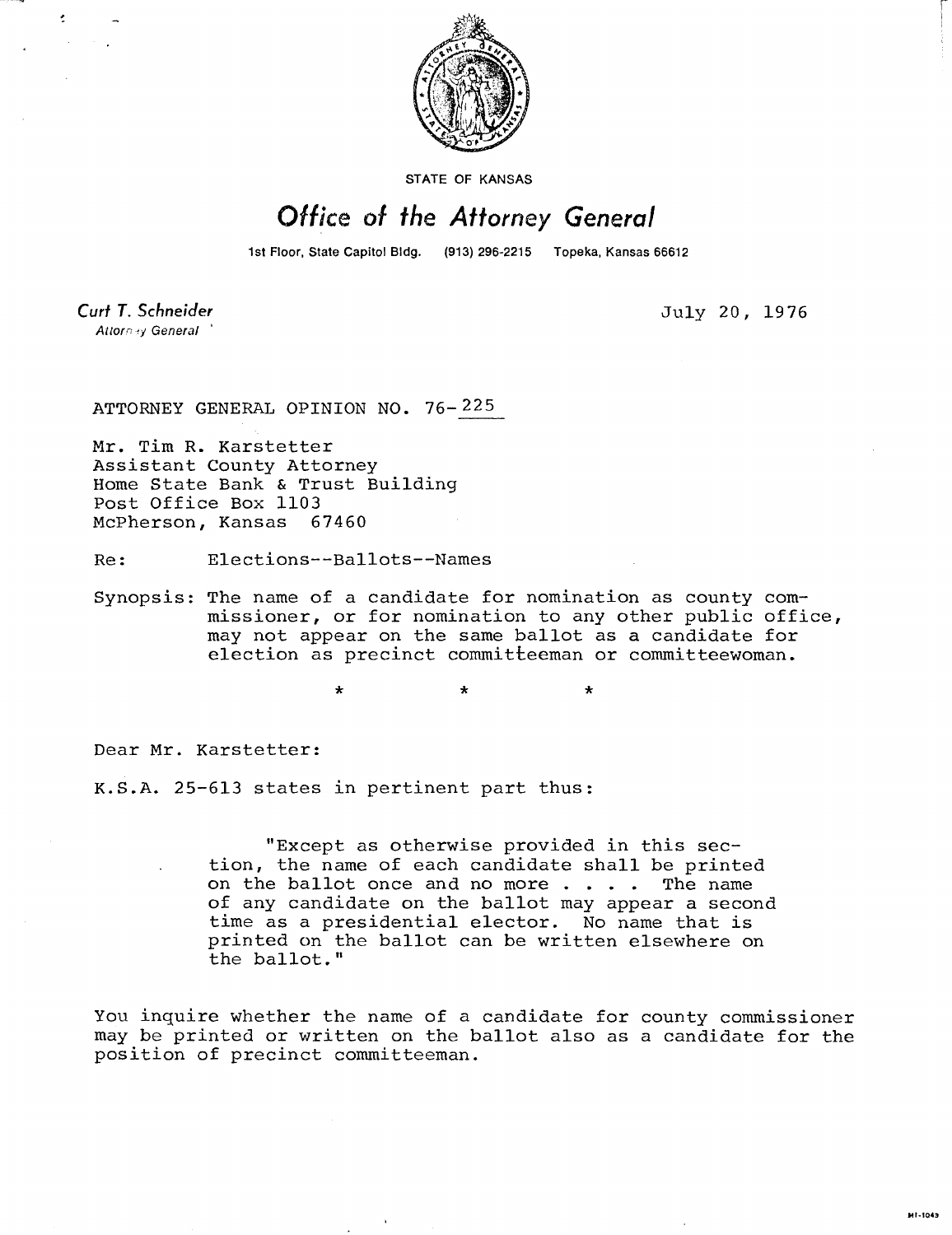Mr. Tim R. Karstetter Page Two July 20, 1976

K.

This question has been presented before. In an opinion dated July 19, 1956, Attorney General John Anderson, Jr., stated that the office of precinct committeeman was of a different nature from the office of state representative, and therefore G.S. 1949 25-602 did not prevent the same name from appearing on the ballot as a candidate for both positions. In another letter from General Anderson, dated March 23, 1956, to Walter McVey, he states thus:

> "There is no prohibition in the law against a person holding an elective state office and at the same time holding a precinct committee post in the party organization. As you have observed, many of the legislators are holding precinct committee posts and some of them are committee chairmen."

Finally, in a letter from Attorney General Harold R. Fatzer to Glee Smith, dated June 12, 1952, he states thus:

> "Inasmuch as the office of precinct committeeman is not a state office nor a county office but is strictly a party office, it is our view that G.S. 1949 25-602 would not prohibit the same name being printed twice on the ballot."

In each instance, the Attorney General seemed to conclude that because one person could legally hold both offices at the same time, G.S. 1949 25-602 did not apply. However, the prohibition of K.S.A. 25-613 against the appearance of a name twice on a single ballot is not based upon the nature of the offices or positions sought, nor is it based upon the legal compatibility or incompatibility of the offices. It is an unquivocal and unqualified prohibition against any name appearing twice on the same ballot as a candidate, regardless of the office or position sought. A person who is a candidate for election to the position of precinct committeeman is equally a candidate, so far as concerns the ballot, as is the person who is a candidate for nomination to the office of county commissioner. Moreover, the position of precinct committeeman in Kansas is not strictly a political party office, for precinct committeemen and committeewomen are vested with the authority of the state to fill vacancies in a number of public officers, and by virtue of their exercise of this governmental power, they are public officers, and not merely officers of political parties. See State ex rel. McCurdy, 9 Ohio App.2d 280, 224 N.E.2d 353 (1967), as discussed in Opinion No. 75-193.